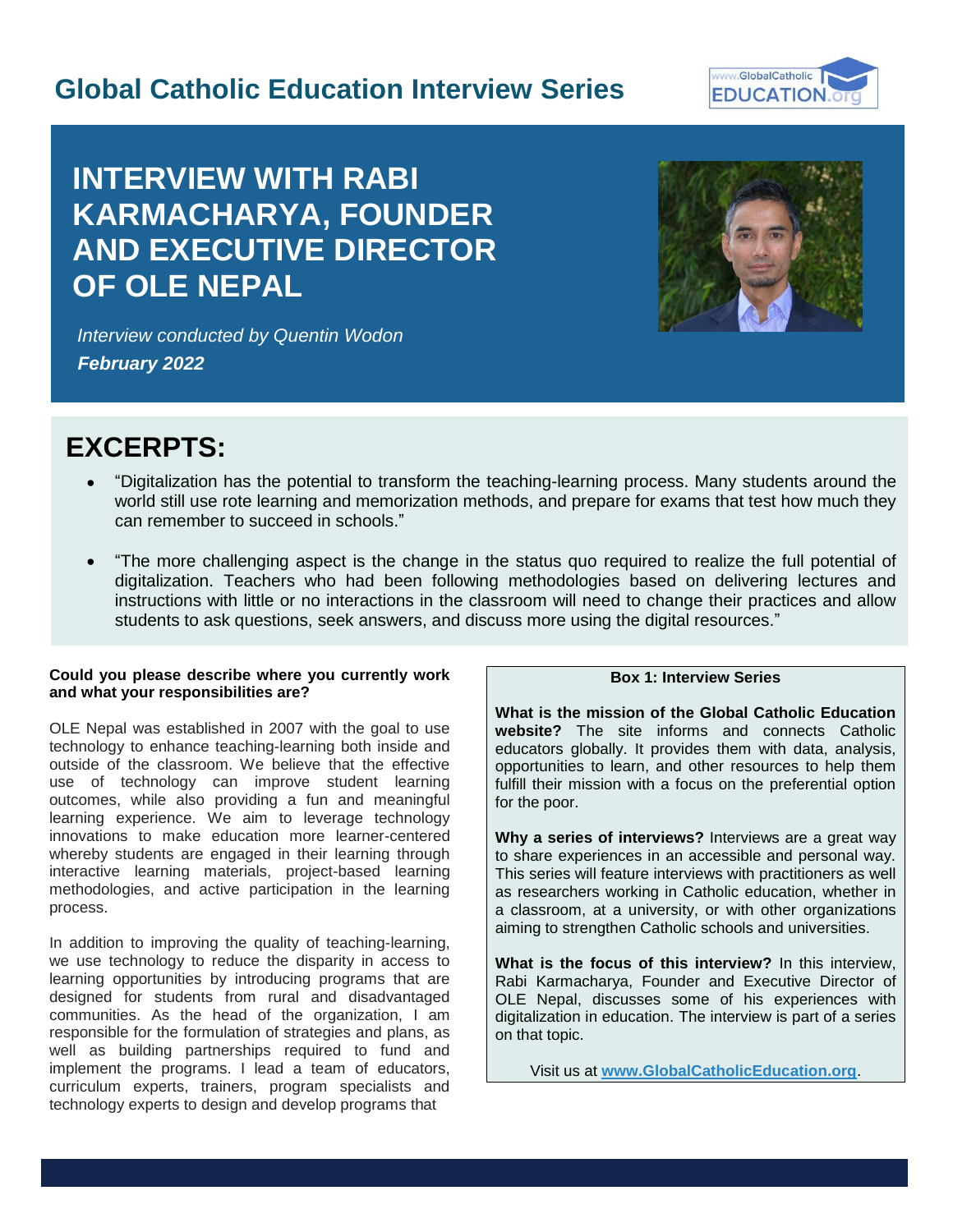ė

can provide better learning opportunities for students all across the country. As a technology enthusiast, I also head the innovation and research efforts of the organization so that we are constantly seeking ways to integrate technology advances in our programs.

#### **What has been the experience of OLE Nepal with digitalization in education. What has worked well?**

When we started 15 years ago, there was still a lot of confusion about the use of technology in education. While the enthusiasm to introduce computers in schools was on the rise, many stakeholders did not plan beyond hardware and connectivity. Most programs were limited to teaching students about computers. Since regular internet connectivity was limited and expensive, and with no digital content available, the computers were used more as glorified typewriters.

OLE Nepal developed a comprehensive program to use digital technology to improve the teaching-learning process with the help of educators, trainers, curriculum experts and technology experts. This included the design and development of interactive digital materials aligned with the school curricula, extensive teacher training and support, appropriate technology infrastructure and maintenance at schools, and awareness and participation of local stakeholders. In addition to raising awareness about the potential to use digital technology in improving education, OLE Nepal set out to implement the proof-ofconcept and expanded to more schools in partnership with the Ministry of education and other development partners. The emphasis on content, training, infrastructure and local support has proved to be a successful formula in our programs. These programs have been expanded to more schools while we continue to incorporate feedback and learnings from the schools and upgrade the programs to leverage advancements in technology over the years.



Photo: Two children with an OLE Nepal device.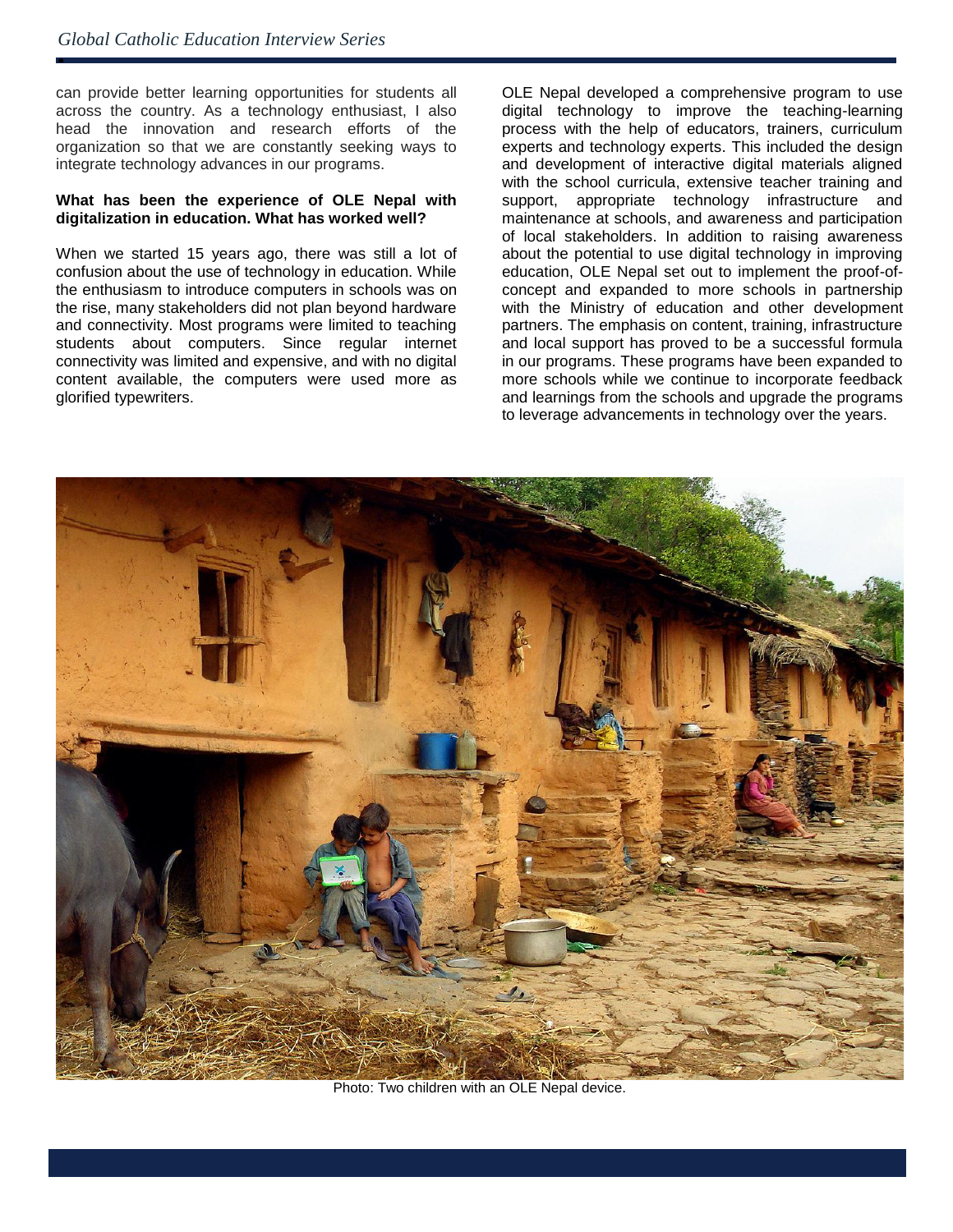#### **What has been challenging?**

There are the usual technical and operational challenges faced by most programs that introduce technology interventions in places that do not have the required support system. The devices and systems require regular maintenance support, and even though we have gone to great lengths to ensure that the hardware and software are not complex and require low maintenance, the lack of even basic technical expertise means the schools have to wait for outside support. And that can hinder their ability to use the digital resources for the regular classroom teaching-learning process.

However, the more challenging aspect is the change in the status quo required to realize the full potential of digitalization. Teachers who had been following methodologies based on delivering lectures and instructions with little or no interactions in the classroom will need to change their practices and allow students to ask questions, seek answers, and discuss more using the digital resources. Instead of limiting the lessons within the covers of the textbook, teachers will need to encourage students to be curious, explore and think more. They have to develop new lesson plans that integrate digital effectively so that students are engaged in meaningful learning. The teachers need to be comfortable in their new role as facilitators in students' learning rather than their previous role as the provider of knowledge. While teachers understand the value and essence of the new methodologies, it takes a lot of time and effort to bring about behavioral changes.

# **What do you think more generally are the opportunities from digitalization for K12 education?**

Digitalization provides the opportunity to address a number of challenges that we face in providing quality and meaningful learning experience for K12 students. On the one hand, it provides students with the technical skills necessary to excel in any field of work in the current economy. But more than that, digitalization has the potential to transform the teaching-learning process. Many students around the world still use rote learning and memorization methods, and prepare for exams that test how much they can remember to succeed in schools.

However, this method does very little to prepare them for today's knowledge economy. They are not entering the workforce of the industrial era when workers were expected to follow instructions to carry out tasks. Today's workers will be expected to use their knowledge to find solutions to the tasks presented to them, and they need to be creative and resourceful to carry out the tasks successfully. Hence, we need a K12 education that is designed to help students develop their critical thinking skills. This can best be done by allowing students to collaborate and explore to solve problems themselves

with guidance from teachers. Such methodologies can be greatly supported by the digitalization of education. Technology enables students to research, investigate, explore and collaborate effectively to solve problems.



Photo: students and teachers in the classroom.

#### **And what do you see as the main challenges?**

The challenges are twofold. One is to ensure proper access to technology to millions of students who have so far been deprived of the opportunity to learn and succeed in today's economy. It is important that the benefits presented by technology do not further widen the disparity that already exists between students from relatively welloff communities and those who come from disadvantaged communities. This will call for sincere efforts, strong conviction and sizable investment from the concerned parties.

The second challenge concerns the willingness to change for the better. We have to realize that technology is not a silver bullet that will solve all the woes faced by education systems around the world. As we have already witnessed, technology is only a magnifier of human intent. It can do wonders if the school management, teachers and the communities are ready to leverage it to provide better education to their children. But digitalization will have very little impact in teaching-learning if the school system is not committed to address other problems related to better management, teacher motivation, school environment and community relations.

## **During the COVID pandemic, you tried to help schools and communities. What was your approach?**

During the early stages of the pandemic, we sat down with the Ministry and tried to figure out how we can collectively ensure that students have access to learning